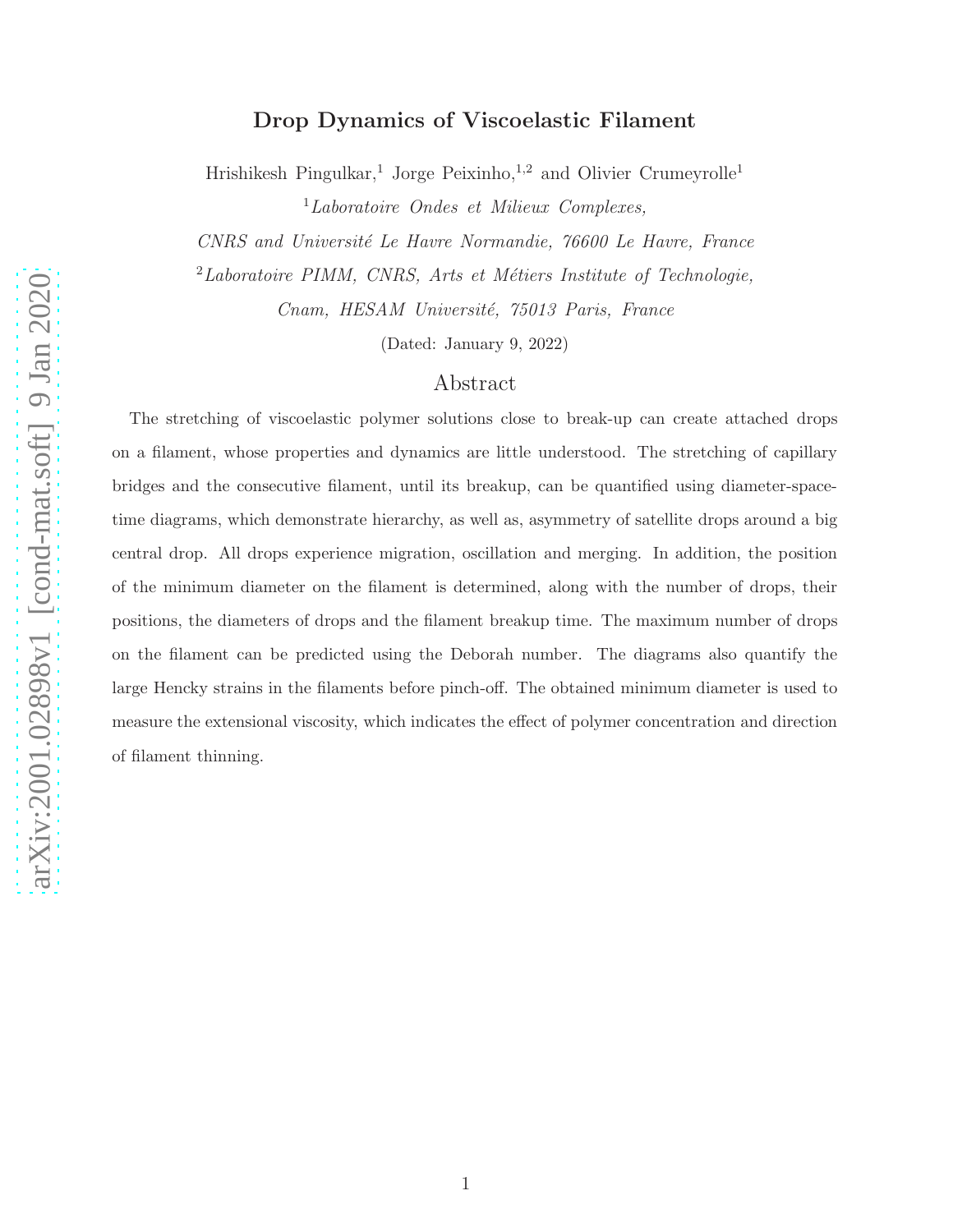# I. INTRODUCTION

Understanding the extensional flow properties of polymer solutions is of practical and physical importance for many commercial applications such as spraying, coating, inkjet printing, food processing, atomization, etc. Most of these processes undergo filament breakup of solutions containing dissolved polymers and the extensional viscosity of these solutions plays an important role in the thinning and the drop dynamics. In contrast to Newtonian fluids, which have their extensional viscosity directly proportional to the shear viscosity, the extensional viscosity of viscoelastic fluids is more complex. Macromolecular solutions exhibit large extensional viscosity [\[1](#page-10-0)[–10](#page-10-1)] because extensional flows are irrotational and presumably more efficient at disentangling or orienting flexible polymer molecules. It has been known for 50 years [\[11](#page-11-0), [12\]](#page-11-1) that capillary jets of viscoelastic polymer solutions exhibit the peculiar morphology called beads-on-a-string (BOAS). The instability and the initial sinusoidal growth has been reported [\[13](#page-11-2)[–15\]](#page-11-3) and has also been observed in the stretching of capillary bridges using extensional rheometers such as Capillary Breakup Extensional Rheometer (CaBER) [\[7,](#page-10-2) [16](#page-11-4)[–21](#page-11-5)]. These studies have consistently evidenced the linear viscous-capillary thinning, the exponential polymeric thinning [\[22\]](#page-11-6) and the existence of drops attached to a thin filament [\[2](#page-10-3), [23](#page-11-7)[–28\]](#page-12-0), depending on the fluid properties.

A remarkable feature of the thinning of viscoelastic solution is the ability to form long and persistent filaments. Scanning electron microscopy observations [\[29](#page-12-1)] suggest the extensional flow is heterogeneous, with local variation of polymer concentration and localised pinching [\[30\]](#page-12-2). Yet, the BOAS morphologie appears from the initial wavelength of capillary instability modified by the central fibre, which behaves as a solid core. The annular film becomes unstable resulting in drops along the filament. Inside a drop, the polymers are in relaxed state but in the fluid necks, they are in stretched state [\[29\]](#page-12-1).

From the numerical point of view, the so-called BOAS structure was reproduced using the slender body approximations [\[31\]](#page-12-3) for Oldroyd-B constitutive equations. The BOAS results as a subtle competition between viscosity, inertia, capillary and viscoelasticity [\[21\]](#page-11-5), that controls the growth of drops and the pinch-off. The resulting 1D model was used to predict the drop dynamics of the BOAS including drop migration, oscillation, merging and draining [\[32\]](#page-12-4). More recent 2D axisymmetric simulations, again used the Oldroyd-B model [\[25,](#page-12-5) [33,](#page-12-6) [34\]](#page-12-7), were able to show the contribution of the polymeric stresses within the filament during the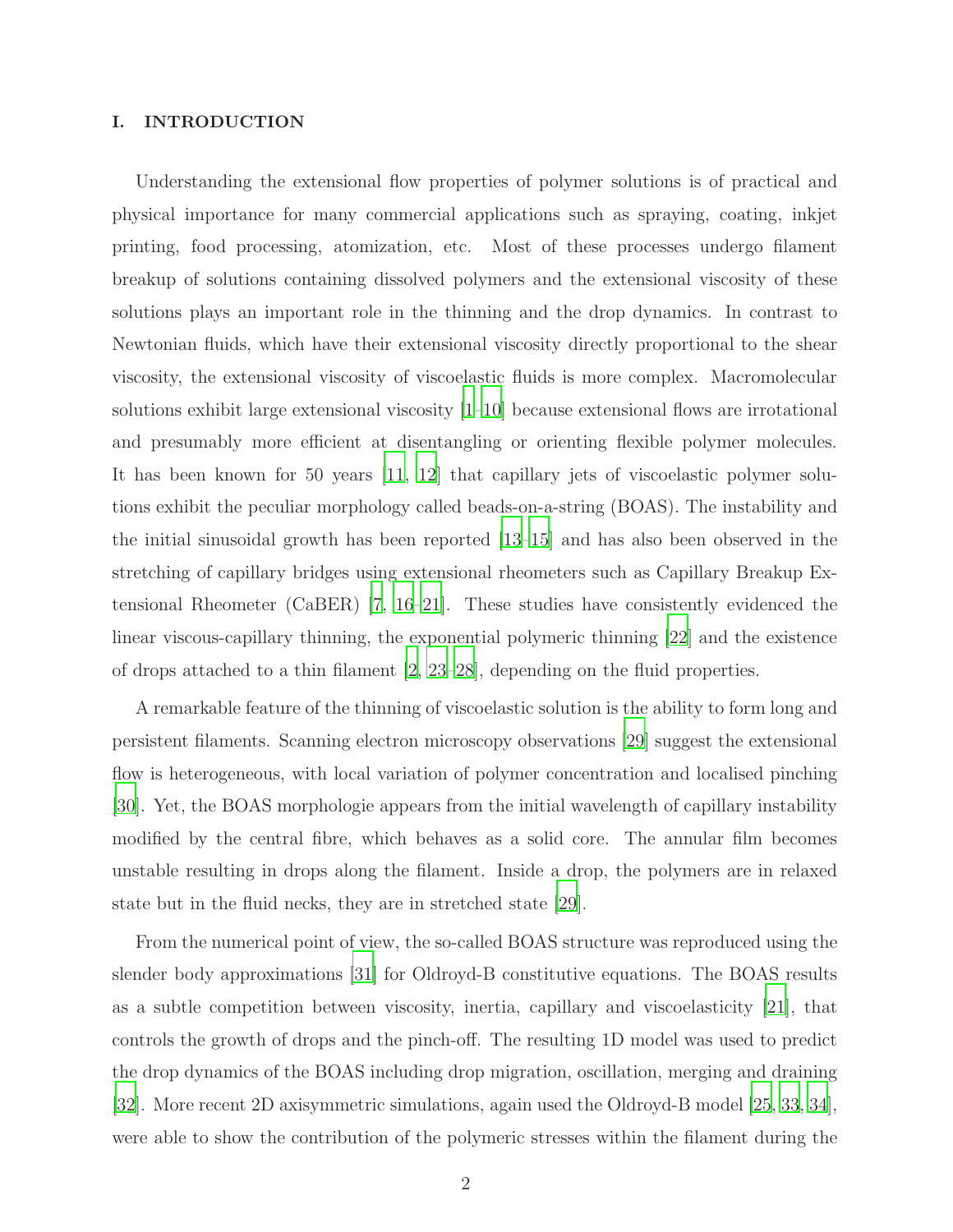

<span id="page-2-0"></span>FIG. 1. (a-f) Photographs of the time-evolution of the stretching of a capillary bridge until formation of drops for PEO2000. The fixed mid-height position of CaBER's micrometer is represented as a red dotted line and the mid-plane position of the filament is represented by a blue dashed line (g) Zoomed view of BOAS pattern, where the size of the big central drop is 300  $\mu$ m. Scale bar: 100  $\mu$ m. (h) D versus t for PEO2000, measured by the micrometer (red crosses) and by image processing at mid-plane of the filament,  $D_{mid}$  (blue circles) and at the minimum diameter along the filament,  $D_{min}$  (green diamonds). The shaded regions (b-f) represent the different thinning stages corresponding to photographs (b-f)

thinning and the drop formation. Specifically, the axial polymeric stress components exhibit a large magnitude and a self-similar radial distribution in time.

Here, a new method based on the image analysis is developed, to calculate the extensional viscosity and to map strains. Homologous polymer mixtures or bi-disperse polymers at different concentration are tested covering a large range of dimensionless numbers. For the later stages of filament evolution, a diameter-space-time (DST) diagram is used to represent the drop dynamics.

### II. EXPERIMENTAL SETUP

To measure the time-evolution of the filament diameter, CaBER's micrometer, as well as, high speed image processing have been used to capture the complete filament for measurement of the neck (pinch off) diameter and mid-plane diameter. The images are acquired at a rate from 100 to 1000 fps. The camera records stretching, filament thinning, pinch off, as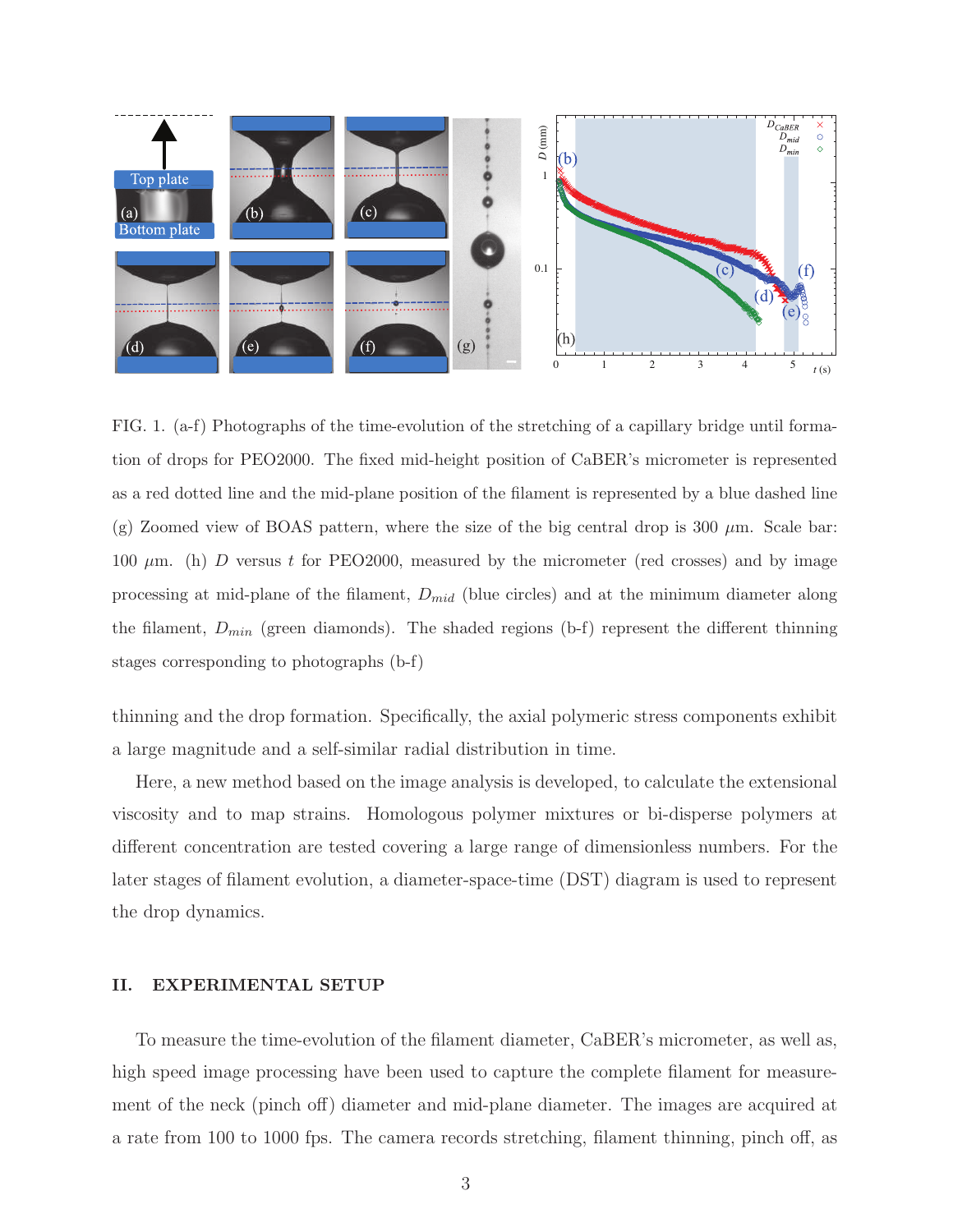well as, formation of drops on the filament. More details on the experiment and the protocols are described in supplementary material (see [\[35\]](#page-12-8)). Poly-Ethylene Oxide (PEO), which is a high molecular weight polymer and Poly-Ethylene Glycol (PEG), which is a relatively low molecular weight, are used either separately or in combination with degassed deionised water. The relative high concentration of PEG, in PEG+PEO solution, makes solution majorly dependent upon PEG for shear viscosity and upon PEO for elasticity. Broadly, our strategy is to control the shear viscosity of solution with PEG and the extensional viscosity with the concentration of PEO, noted  $c_{PEO}$ . The molecular weights of PEO and PEG are  $8 \times 10^6$  and 20 000 g/mol, respectively. The solutions properties are in agreement with previous works [\[36](#page-13-0)[–38](#page-13-1)].

Fig.  $1(a-g)$  depicts the time evolution of the filament stretching. Initially, as shown in Fig. [1\(](#page-2-0)a), a liquid bridge of 50  $\mu$ L volume is formed in-between the two plates of CaBER with diameter,  $D_0 = 6$  mm, separated by the initial height,  $L_0 = 2$  mm. The top plate is moved upwards linearly up to a final height,  $L = 6$  mm, over the time,  $t = 50$  ms. Here,  $t = 0$ is the instant when the top plate starts to move. The formation and thinning of filament until the formation of drops is represented in Fig. [1\(](#page-2-0)b-f). After pinching of the filament at the both ends, the sample solution is pulled towards the centre of the filament, termed as recoil [\[32,](#page-12-4) [39\]](#page-13-2) as shown in Fig. [1\(](#page-2-0)e). The recoiling further develops into drops-on-a-filament, as shown in Fig. [1\(](#page-2-0)f), with a zoomed view of it in Fig. 1(g). From the obtained images, with a self-developed code, the neck diameter or minimum diameter,  $D_{min}$ , and the diameter at filament's mid-plane,  $D_{mid}$ , are calculated for each image. In Fig. [1\(](#page-2-0)h), the measured diameters are compared. CaBER's micrometer measures the filament diameter,  $D_{CaBER}$ , at the fixed mid-height between the plates, whereas,  $D_{mid}$  is measured at the mid-plane of the filament, explaining the shift between the red and blue curves. Clearly, the filament does not have a constant diameter over its length. The  $D_{mid}$  curve deviates from  $D_{mid}$  from  $t = 2$ s. Because of recoiling and coalescence, drops move axially along the thread, respective to mid-height, as well as, mid-plane, creating further crests and troughs in the later stages of the diameter versus time plot, as highlighted by the shaded regions (e) and (f) in Fig.  $1(h)$ .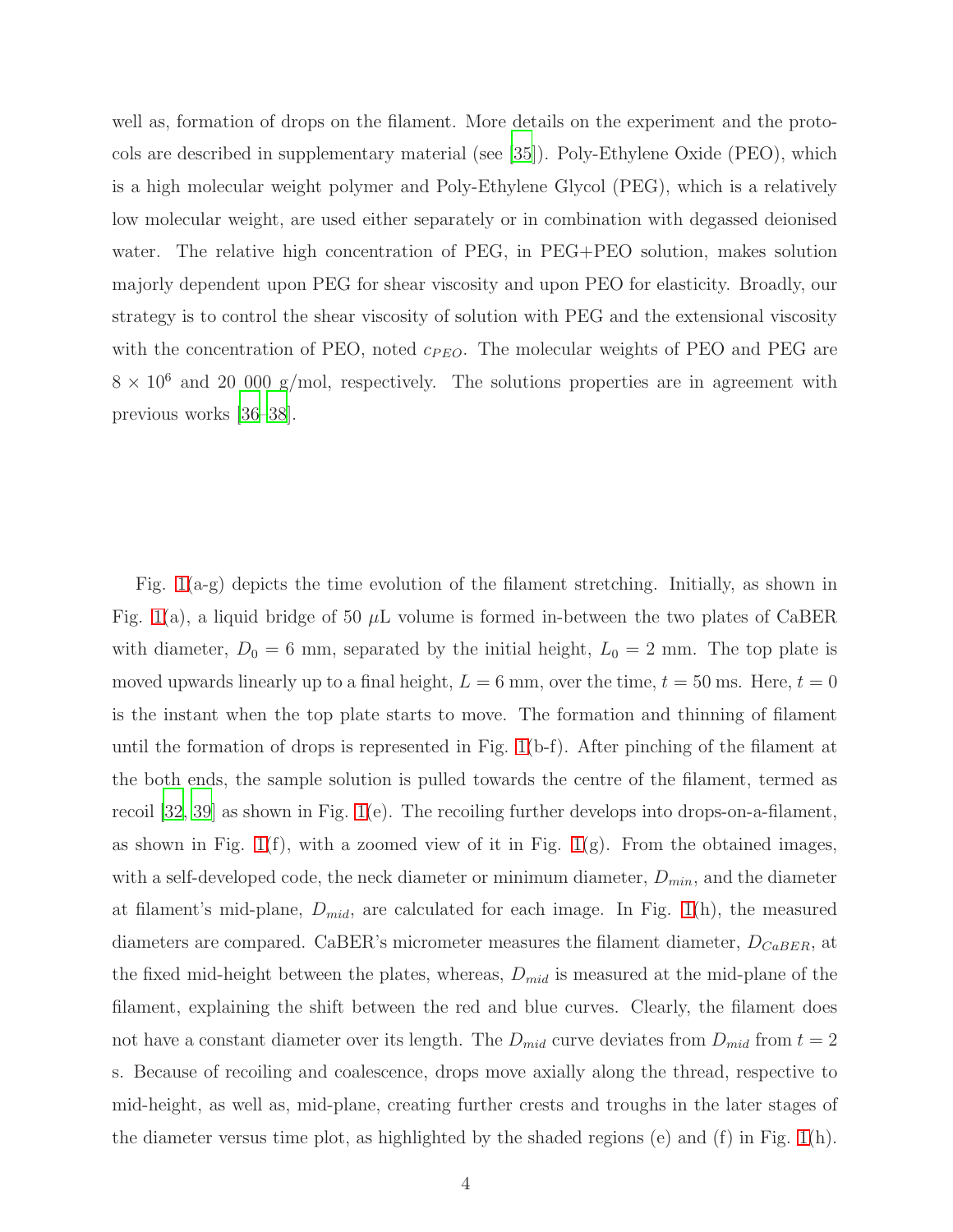

<span id="page-4-0"></span>FIG. 2. (a) Diameter-space-time diagram, (b) Hencky strain-space-time diagram for PEO1000; and (c) Hencky strain-space-time diagram for PEG20PEO1000. Here,  $t = 0$  is when the separation of the plates of CaBER starts. The green line represents the position of the minimum diameter of the filament.

# III. EXPERIMENTAL RESULTS AND DISCUSSION

The extension of polymer solution samples up to the breaking of filaments can also be represented through DST diagram and Hencky strain-space-time diagram, as depicted in Fig. [2.](#page-4-0) The Hencky strain is defined as,  $\epsilon(z, t) = 2 \ln [D_0/D(z, t)]$  where z is the vertical coordinate. The diagrams are constructed from the images, where the diameter of the filament is converted into a colourcode, to obtain local diameter in space and time. The diagrams have been obtained for PEO1000 in Fig. [2\(](#page-4-0)a) and (b), as well as, for PEG20PEO1000 in Fig. [2\(](#page-4-0)c). The colourbars indicate the diameter, D, and the Hencky strain,  $\epsilon$ , in space and time. It can be observed that for both solutions, a pattern emerges after the thinning of the filament, where the arrangement of drops on the filament proceeds with a relatively large drop forming around the mid-height with a diameter of 220-320  $\mu$ m, accompanied by small drops on both sides. At later time, for PEO solutions in Fig. [2\(](#page-4-0)a), two relatively medium size satellite drops, with diameter varying from  $50-150 \mu m$ , are observed on the either side of the big drop. Interestingly, the diameter of the satellite drop on the top of the big drop is larger than the diameter of the satellite drop on the bottom. The sizes of smaller drops, other than the big drop and two satellite drops, are less than 50  $\mu$ m. In case of Hencky strain-space-time diagrams, it can be observed that  $\epsilon$  is fairly uniform throughout the filament before pinching. After  $t = 2.5$  s for PEO1000 and  $t = 18$  s for PEG20PEO1000, drops on the filament appear and  $\epsilon$  is higher in the smaller drops compared to the big central drop. In addition, the position of the minimum diameter,  $D_{min}$ , for each filament is calculated and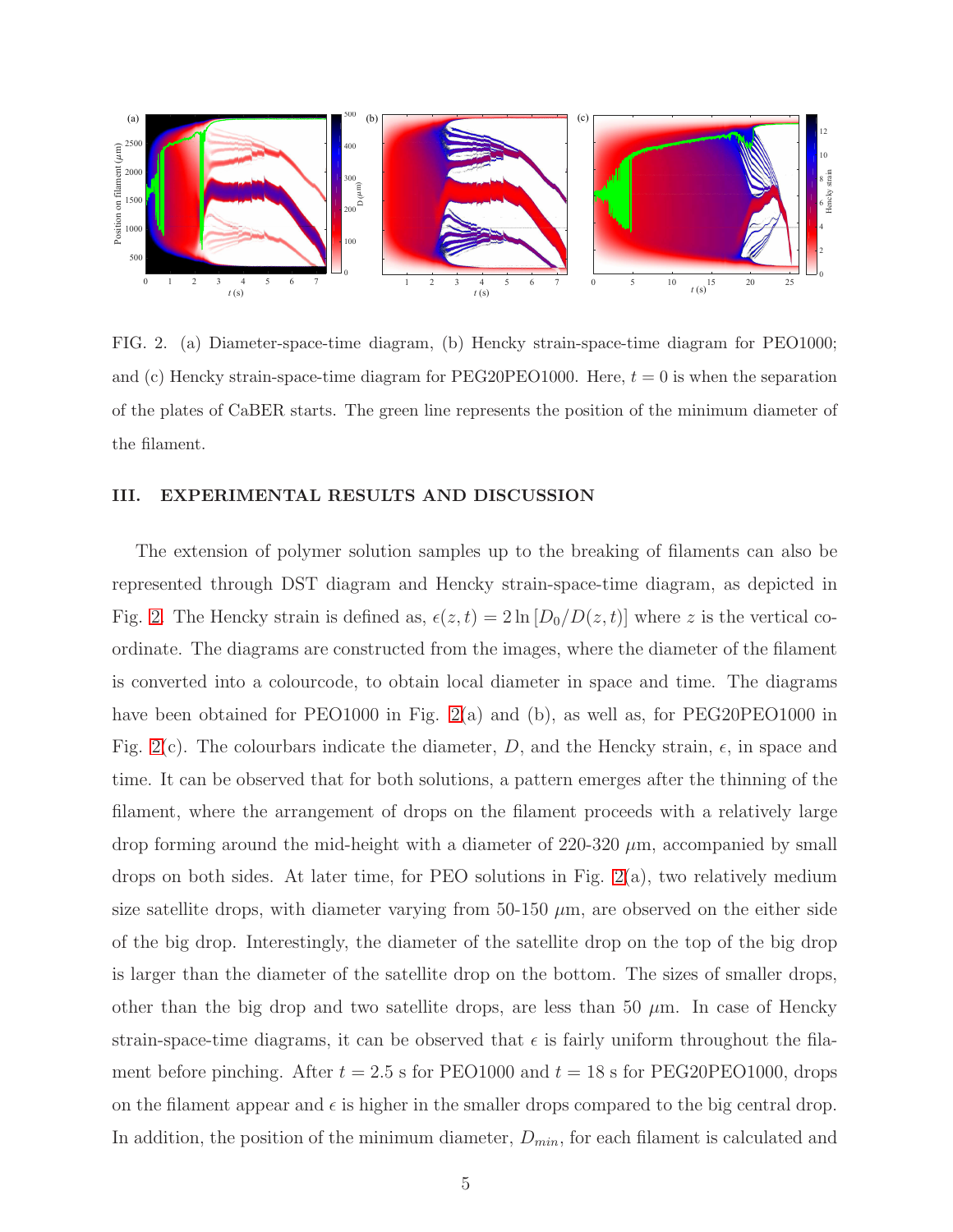represented by the green line.  $D_{min}$  is initially located at the mid-height and then oscillates in between both ends of the filament. After pinching,  $D_{min}$  is systematically located at the top of the filament, where the breakup occurs, presumably because of gravity effects. From Fig. [2\(](#page-4-0)c), it can be seen that  $\epsilon$  corresponding to green line varies significantly over time after pinching. Sudden vertical jumps in the diagrams are observed because of coalescence of small drops, for example in Fig. [2\(](#page-4-0)a) at  $t = 4.3$  and 4.8 s. It suggests an elastic behaviour of the filament, as a result of the tension in the filament is relieved following every coalescence. The motion of the filament occurs in the direction of coalescence. With increase in concentration of polymers, the thinning time, before the appearance of drops, and filament break-up time, which represents the time taken for filament to break, increase. Another feature of DST diagrams is the systematic fall of the big drop towards the bottom. The diagrams allow to measure the falling of the big drop. From the solution properties and the maximum diameter of the big central drop  $(d_{PEG20PEO1000} = 224 \mu m)$ , the calculated weight of the drop is 59.41 nN, assuming spherical shape. At equilibrium condition, the tension in the filament is equal to the weight of the drop. Then, the drop starts to fall. From Fig. 2(c), the equilibrium condition occurs at  $t \approx 24$  s and at  $z_0 = 1312 \mu m$ , where  $z_0$  is the vertical position of the drop on the filament from the bottom plate. The falling speed of the drop can then be measured; for PEG20PEO1000,  $V_{PEG20PEO1000} = z_0/\Delta t \simeq 1$  $\text{mm/s}$ , where  $\Delta t$  is time taken by the drop to fall into the solution pool on the bottom plate. In comparison, the velocity of the drop in free fall,  $\sqrt{2gz_0} = 160$  mm/s, is higher than  $V_{PEG20PEO1000}$ . Hence, it can be concluded that there is non-negligible pulling force. Also, it can be observed that the diameters of the drops in PEG+PEO solutions are smaller compared to the drops in PEO solutions. It is interesting to notice that there are more satellite drops above the big drop than below, presumably due to gravity effects. The similar behaviour is observed for all PEO and PEG+PEO solutions and the additional diagrams are provided in [35]. The present space-time diagrams give the accurate measurements of the drops diameter and Hencky strain, whereas previous works [\[18](#page-11-8), [40](#page-13-3)] are based on the grey-scale intensity to indicate relative thickness of the drops or the positions of the drops [\[13\]](#page-11-2). Overall, the diagrams represent quantitative descriptions of the drop dynamics studied numerically by Li and Fontelos [\[32](#page-12-4)], Ardekani *et al.* [\[25\]](#page-12-5) and Turkoz *et al.* [\[33\]](#page-12-6) using initial wave perturbation where filament thinning, drop migration, coalescence and draining were predicted. Additionally, our experiments indicate the hierarchy and asymmetric distribution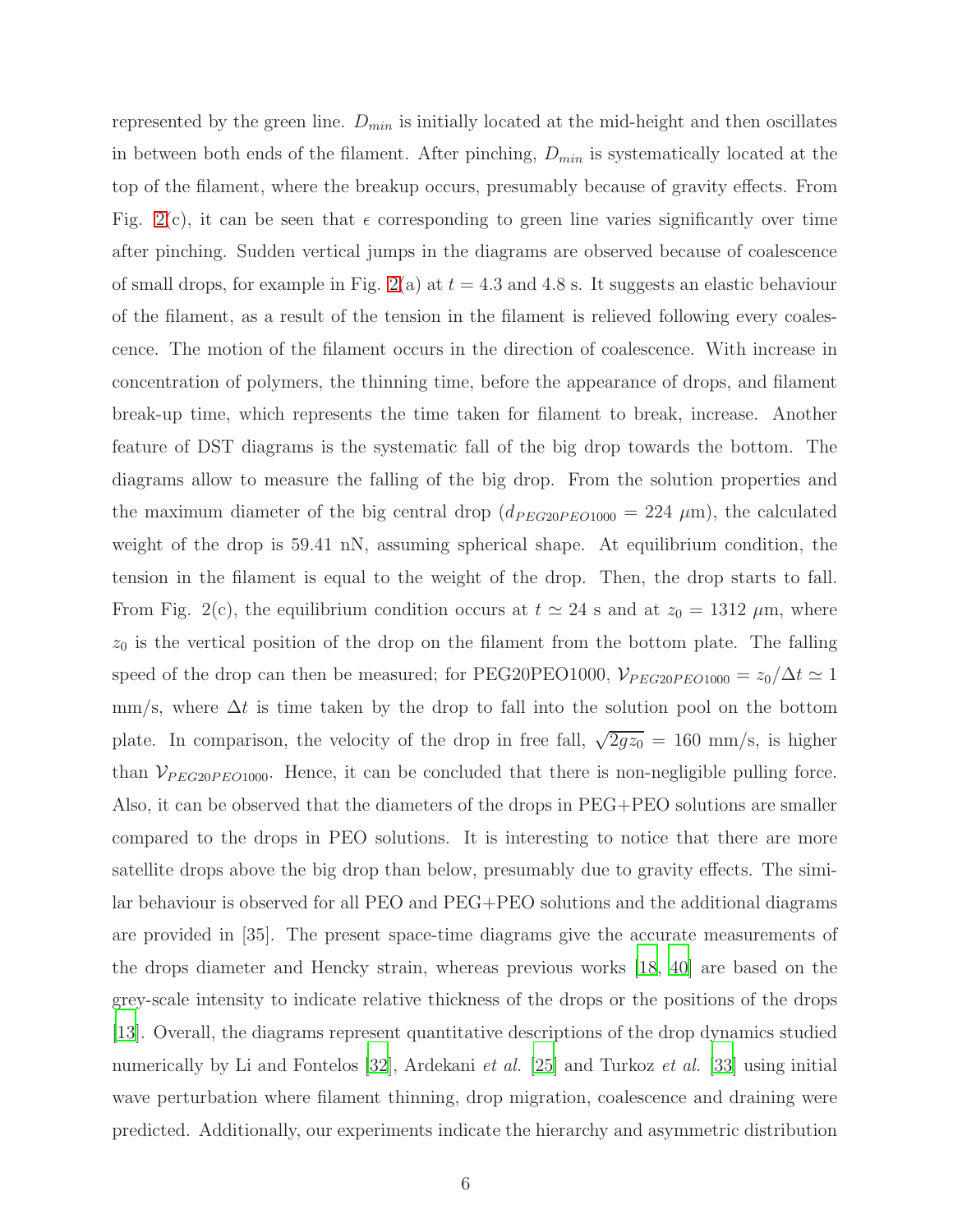

<span id="page-6-0"></span>FIG. 3. Summary of the analysis of the diameter-space-time diagrams. (a) Diameter of the final big drop on the filament, d, versus PEO concentration. The thick and the dash-dotted lines represent the average final drop diameter. The error bars indicate the dispersion over 3 rehearsals. (b) Number of drops at the onset of the instability, N, as a function of De. The dashed line is power law fit with  $N \propto De^{0.17}$ .

of satellite drops for all PEO and PEG+PEO solutions.

Further insights of the drop dynamics from the diagrams can be obtained, as in Fig. [3\(](#page-6-0)a), where the diameters of the final big drops on the filament for water, aqueous solutions of PEG, PEO and PEG+PEO are presented as a function of  $c_{PEO}$ . The error bars represent the dispersion over at least three repetitions of the experiment. For water and for PEG20, the diameters are in-between 600-620 and 480-500  $\mu$ m, respectively. For the solutions containing PEO, the diameters of big drops decrease further in the range of 220-320  $\mu$ m. It can also be observed that the average diameter of the big drops for the PEO solutions are comparatively higher than that of the PEG+PEO solutions. However, the size of the big drop remains constant with increase in PEO concentration. In Fig. [3\(](#page-6-0)b), the maximum number of drops on filament after pinching is plotted against Deborah number,  $De = \lambda / \sqrt{\rho D_0^3 / 8\sigma}$  with  $\lambda$ from CaBER data. The dashed line is a power law fit predicting the maximum number of drops, N, varying as  $De^{0.17}$ , with the coefficient of determination 0.93. The small value of exponent indicates limited increase in number of drops with De. To the best of the authors knowledge, there is no theoretical model available to compare this simple scaling law. It is also interesting to note that the number of drops for PEG+PEO solutions are higher than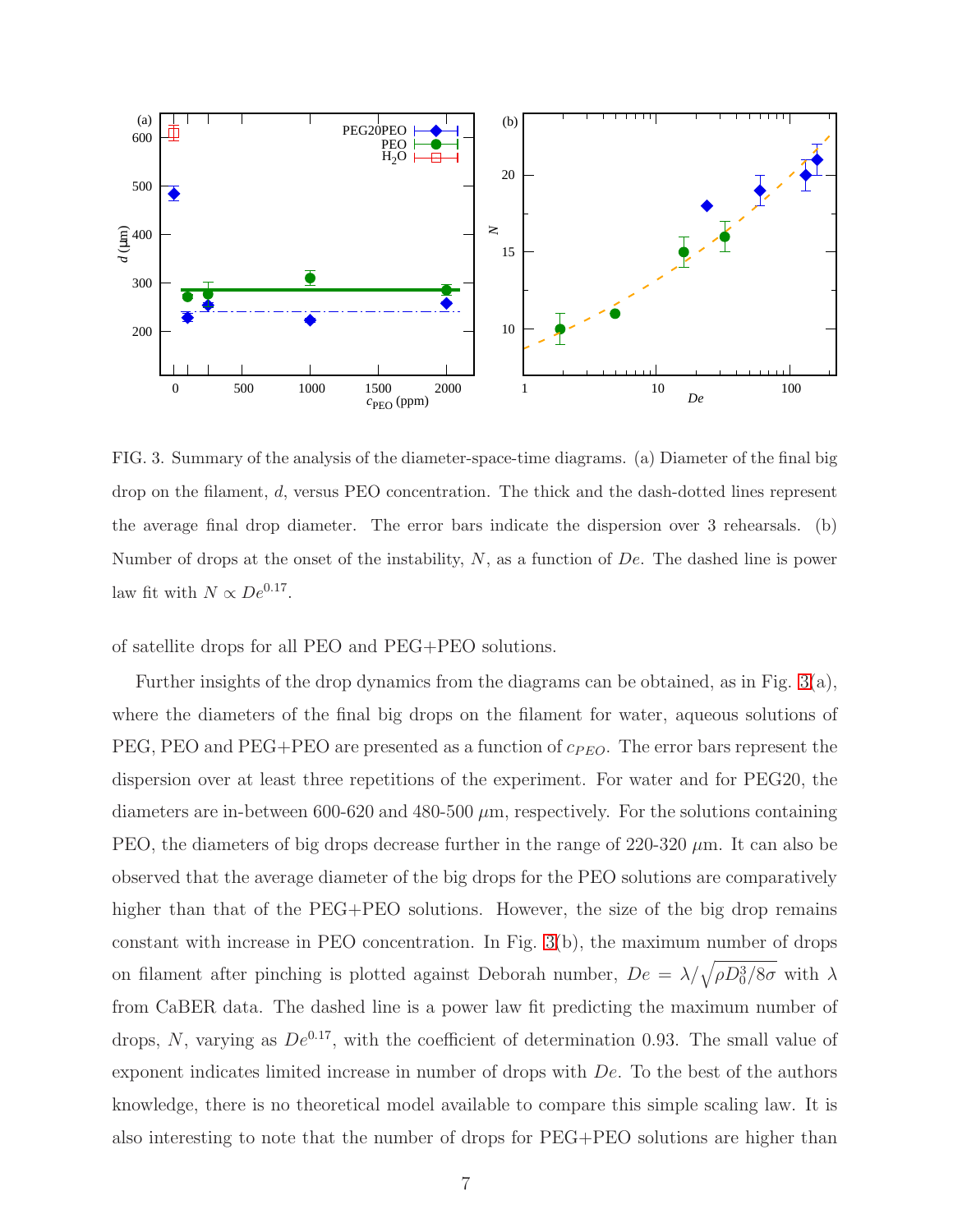

<span id="page-7-0"></span>FIG. 4. (a) Extensional viscosity,  $\eta_E$ , for PEG, PEO and PEG+PEO solutions as a function of time, t. (b)  $\eta_E$  versus Hencky strain,  $\epsilon_{min}$ , at  $D_{min}$ . The red line indicates  $\eta_E = 3\eta_0$  for PEG20 from zero shear viscosity measurements.

# PEO solutions for the same  $c_{PEO}$ .

To gain more insight into the filament thinning,  $D_{min}$ , obtained from DST diagrams, can be used to calculate the apparent extensional viscosity,  $\eta_E = -\sigma/(dD_{min}/dt)$ , where  $\sigma$  is the surface tension. The obtained results of  $\eta_E$  for PEG, PEO and PEG+PEO solutions are plotted against time and Hencky strain,  $\epsilon_{min} = 2 \ln [D_0/D_{min}(t)]$ , in Fig. [4\(](#page-7-0)a) and (b), respectively. The figures indicate an increase in  $\eta_E$  with time, as well as, Hencky strain in agreement with previous studies [\[10](#page-10-1), [42](#page-13-4)]. Note that at pinching,  $\eta_E$  tends to a constant, which seems to depend on the polymer concentration. A closer look at the Hencky strainspace-time diagrams, for example Fig. [2\(](#page-4-0)c), retrieves the Hencky strain corresponding to the green line that is  $\epsilon_{min}$  of Fig. [4\(](#page-7-0)b). From the same figure, it can be seen that all PEG+PEO solutions have comparatively higher  $\eta_E$  than PEO solutions. Hence, with addition of PEG,  $\eta_E$  of PEO solutions increases. Gaillard *et al.* [\[10\]](#page-10-1) used the same molecular weight of PEG and PEO, as well as, minimum diameter of the filament to calculate  $\eta_E$ . Our results give the same  $\eta_E$  for PEG+PEO solutions. In addition, Yu *et al.* [\[42](#page-13-4)] used lower molecular weights of PEG and PEO. Hence, they found similar trends but lower values. The change in  $\eta_E$  with filament thinning can be characterised in two distinct regimes. The first regime, where the polymer chains are stretched, corresponds to development of the cylindrical shaped filament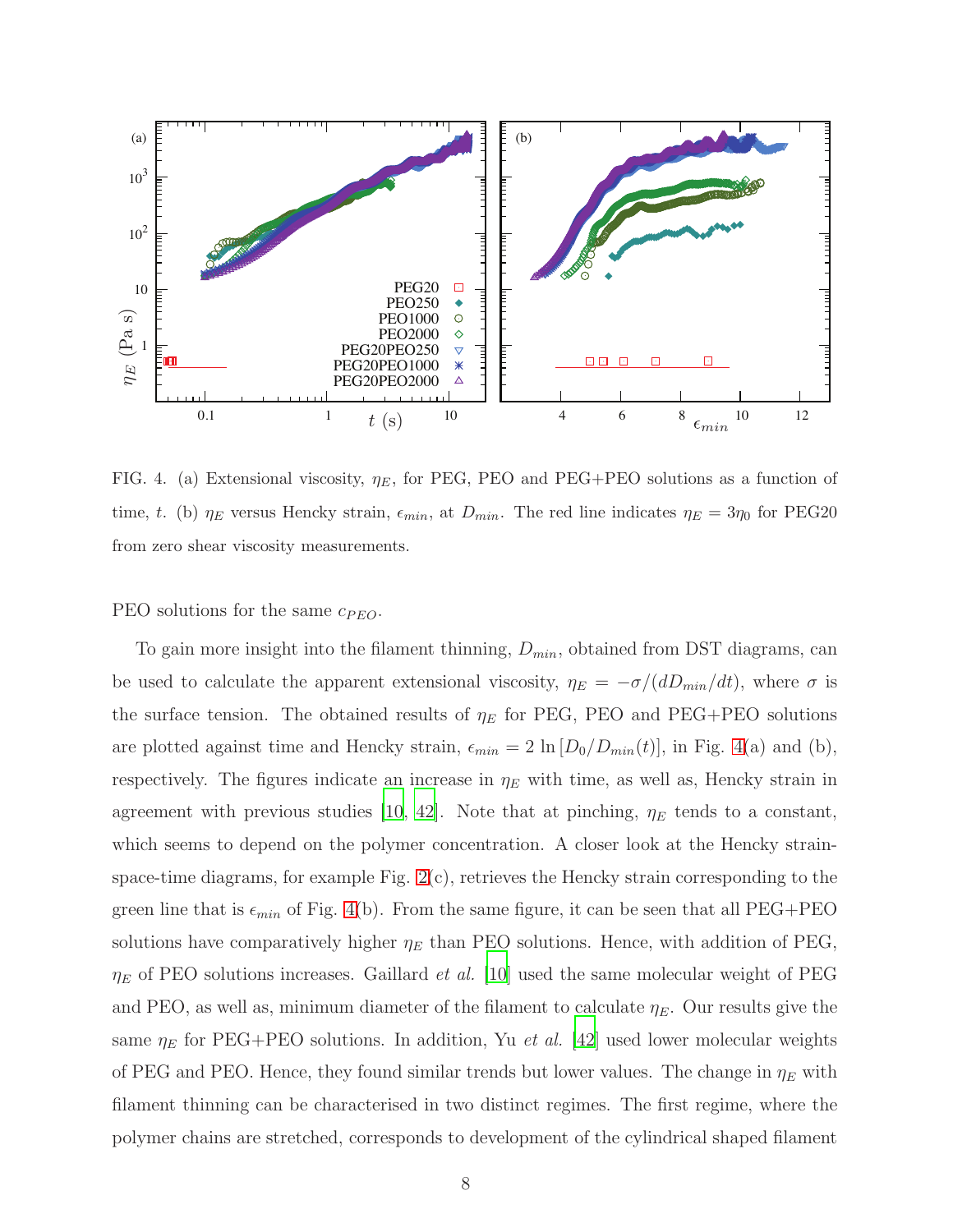

<span id="page-8-0"></span>FIG. 5. The relaxation time,  $\lambda$ , as a function of the concentration of PEO,  $c_{PEO}$ , for PEO and PEG+PEO solutions. The graph represents comparison of  $\lambda$  calculated by  $D_{min}$  obtained from the image processing and from CaBER. Additionally, The lines indicate power law fits. The red thin line is a fit for PEG20PEO solutions and the thick blue line is a fit for PEO solutions. For both fits,  $\lambda$  are measured with CaBER. The dark-green dashed line reproduces the fit of the results of Martínez-Arias and Peixinho [\[41](#page-13-5)] for PEG7PEO and the dotted line reproduces the fit of the results of Stelter et al. [\[17](#page-11-9)] for PEO solutions.

in the axial, as well as, radial direction. In this regime, for  $\epsilon_{min} < 6$ , a small increase in  $\epsilon_{min}$ results in large increase of  $\eta_E$ . Finally,  $\eta_E$  transits to the second regime, where it does not increase much indicating strain hardening and the fully stretched state of polymers. In this regime, the filament thinning is in the radial direction only.

Relaxation time,  $\lambda$ , is an important factor that quantifies viscoelastic fluids apart from Newtonian fluids.  $\lambda$  is calculated from  $D(t)/D_0 \propto \exp(-t/3\lambda)$  [\[22](#page-11-6)]. By fitting this equation in the elastocapillary regime,  $\lambda$  is calculated and Fig. [5](#page-8-0) represents the change in relaxation time for different  $c_{PEO}$  for PEG+PEO, as well as, PEO solutions on log-log scale.  $\lambda$  has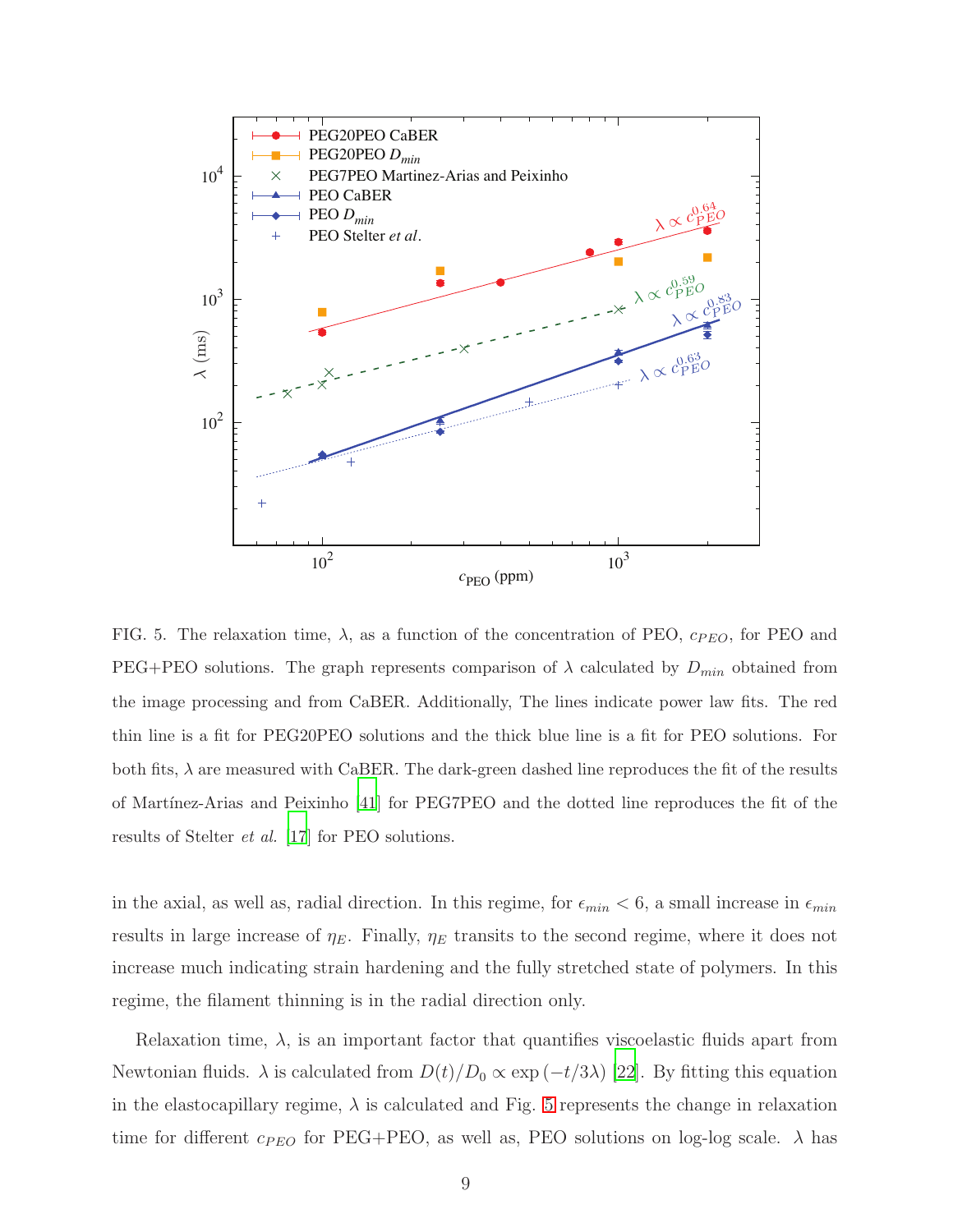been calculated using CaBER, as well as,  $D_{min}$ .  $\lambda$  calculated from  $D_{min}$  for PEO solutions is in good agreement with  $\lambda$  from CaBER. It can be seen that  $\lambda$  of PEG+PEO solutions increase with increasing  $c_{PEO}$ . Similar trend is observed for PEO solutions. Also, for the same  $c_{PEO}$  solutions,  $\lambda$  increases with addition of PEG. For example, relaxation time of PEG20PEO1000 solution is higher compared to the relaxation time of PEO1000 and PEG7PEO1000 solutions. The obtained data is compared with Stelter *et al.* [\[17](#page-11-9)] and Martínez-Arias and Peixinho [\[41](#page-13-5)]. Both used PEO with molecular weight of  $8 \times 10^6$  g/mol. The difference in  $\lambda$  measured in the present results and [\[17\]](#page-11-9) can be because of differences in molecular weights of PEO and different protocols in the preparation of solutions. From Fig. [5,](#page-8-0) for the same  $c_{PEO}$ ,  $\lambda$  increases increases with the addition of PEG. For example, the relaxation time of PEG20PEO1000 solution is higher compared to the relaxation time of PEO1000 and PEG7PEO1000 solution. Hence, it can be concluded that higher the concentration of PEG in the aqueous solutions of PEO, higher will be the relaxation time of the solution.

### IV. CONCLUSIONS

In conclusion, DST diagrams and the Hencky strain-space-time diagrams presented here allows to quantify the drop dynamics on the viscoelastic filament. By testing bi-disperse polymer solutions of various concentrations, it is found that there is a robust configuration of drops on the filament with a big central drop accompanied by smaller drops on both sides, with systematic movement of the filament in the direction of coalescence. The diagrams also quantify filament thinning, drop migration, coalescence and draining, together with the position of the minimum diameter. Interestingly, with addition of polymers in water, the size of the big central drop decreases significantly and then remains constant. During the instability, the maximum number of drops increases with  $De$  and can be predicted using a power law scaling.

# ACKNOWLEDGMENTS

The authors thank the Project BIOENGINE, which was co-financed by the European Union with the European Regional Development Fund and by the Région Normandie. JP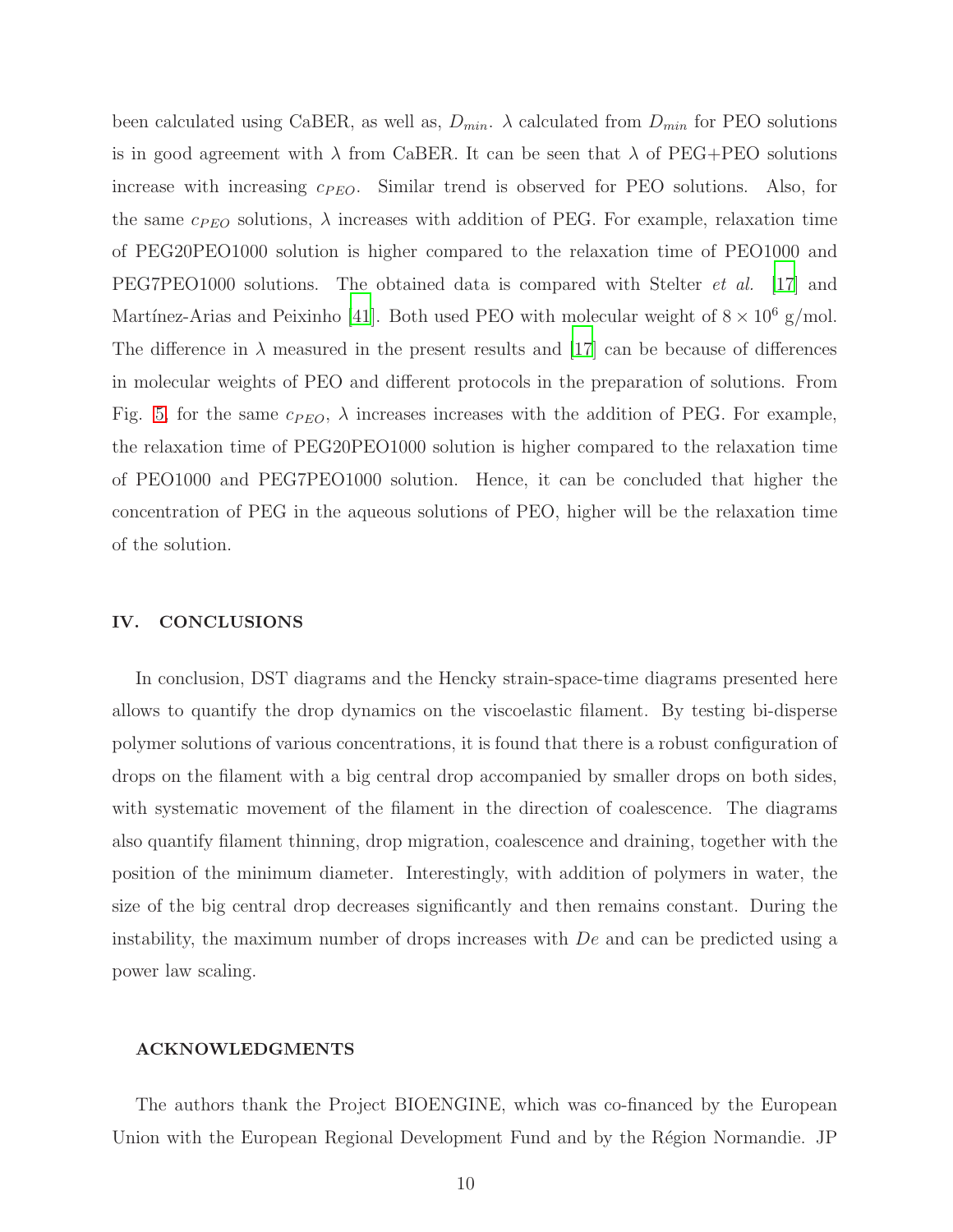would like to thank Rodrigue Mbakop for his help with preliminary rheological measurements. Our work also benefited from useful discussions with Prof. Günter Brenn and Prof. Innocent Mutabazi.

- <span id="page-10-0"></span>[1] T. Sridhar, V. Tirtaatmadja, D. A. Nguyen, and R. K. Gupta. Measurement of extensional viscosity of polymer solutions. J. Non-Newt. Fluid Mech., 40(3):271–280, 1991.
- <span id="page-10-3"></span>[2] J. Dinic, Y. Zhang, L. N. Jimenez, and V. Sharma. Extensional relaxation times of dilute, aqueous polymer solutions. ACS Macro Letters, 4(7):804–808, 2015.
- [3] G. H McKinley. Visco-elasto-capillary thinning and break-up of complex fluids, pages 1–48. Annual Rheology Reviews, British Society of Rheology, Aberystwyth, Wales, UK, 2005.
- [4] V. Bergeron, D. Bonn, J.-Y. Martin, and L. Vovelle. Controlling droplet deposition with polymer additives. Nature, 405(6788):772, 2000.
- [5] A. Keller and J. A. Odell. The extensibility of macromolecules in solution; a new focus for macromolecular science. Colloid Polym. Sci., 263(3):181–201, Mar 1985.
- [6] V. Sharma, S. J. Haward, J. Serdy, B. Keshavarz, A. Soderlund, P. Threlfall-Holmes, and G. H. McKinley. The rheology of aqueous solutions of ethyl hydroxy-ethyl cellulose (EHEC) and its hydrophobically modified analogue (hmEHEC): extensional flow response in capillary breakup, jetting (ROJER) and in a cross-slot extensional rheometer. Soft Matter,  $11(16):3251-3270$ , 2015.
- <span id="page-10-2"></span>[7] L. Campo-Deaño and C. Clasen. The slow retraction method (SRM) for the determination of ultra-short relaxation times in capillary breakup extensional rheometry experiments. J. Non-Newt. Fluid Mech., 165(23):1688–1699, 2010.
- [8] G. H. McKinley and T. Sridhar. Filament-stretching rheometry of complex fluids. Ann. Rev. Fluid Mech., 34(1):375–415, 2002.
- [9] C. Clasen, J. P. Plog, W.-M. Kulicke, M. Owens, C. Macosko, L. E. Scriven, M. Verani, and G. H. McKinley. How dilute are dilute solutions in extensional flows? J. Rheol, 50(6):849–881, 2006.
- <span id="page-10-1"></span>[10] A. Gaillard, M. Roché, S. Lerouge, C. Gay, L. Lebon, and L. Limat. Viscoelastic liquid curtains: experimental results on the flow of a falling sheet of polymer solution. J. Fluid Mech., 873:358–409, 2019.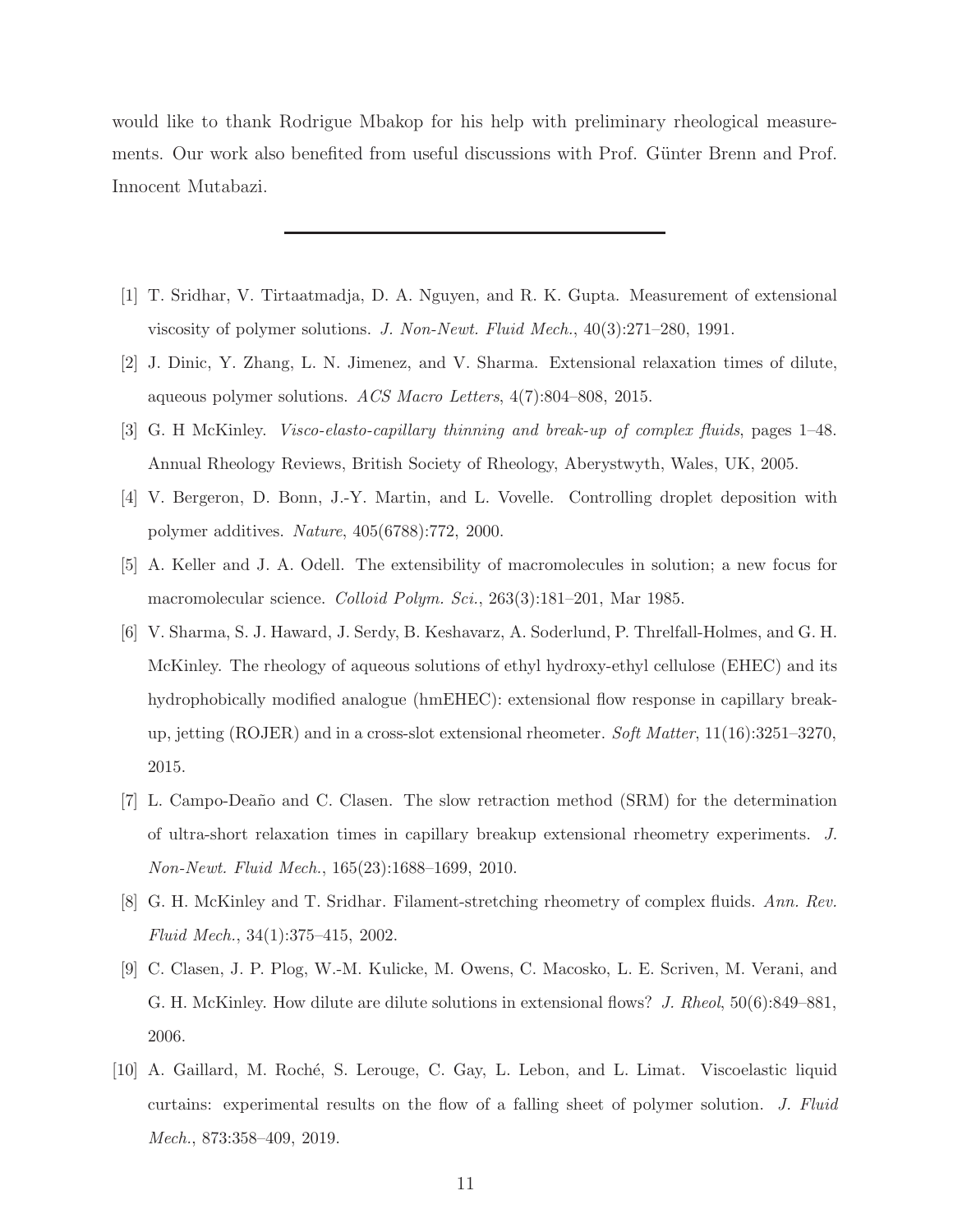- <span id="page-11-1"></span><span id="page-11-0"></span>[11] S. Middleman. Stability of a viscoelastic jet. Chem. Eng. Sci., 20(12):1037–1040, 1965.
- [12] M. Goldin, J. Yerushalmi, R. Pfeffer, and R. Shinnar. Breakup of a laminar capillary jet of a viscoelastic fluid. J. Fluid Mech., 38(4):689–711, 1969.
- <span id="page-11-2"></span>[13] C. Clasen, J. Bico, V. M. Entov, and G. H. McKinley. Gobbling drops: the jetting–dripping transition in flows of polymer solutions. J. Fluid Mech., 636:5–40, 2009.
- [14] C. Tirel, M.-C. Renoult, C. Dumouchel, D. Lisiecki, O. Crumeyrolle, and I. Mutabazi. Multiscale analysis of a viscoelastic liquid jet. J. Non-Newt. Fluid Mech., 245:1–10, 2017.
- <span id="page-11-3"></span>[15] M.-C. Renoult, G. Brenn, G. Plohl, and I. Mutabazi. Weakly nonlinear instabilty of a Newtonian liquid jet. J. Fluid Mech., 856:169–201, 2018.
- <span id="page-11-4"></span>[16] M. Stelter, G. Brenn, a. L. Yarin, R. P. Singh, and F. Durst. Validation and application of a novel elongational device for polymer solutions. J. Rheol., 44(3):595, 2000.
- <span id="page-11-9"></span>[17] M. Stelter, G. Brenn, a. L. Yarin, R. P. Singh, and F. Durst. Investigation of the elongational behavior of polymer solutions by means of an elongational rheometer. J. Rheol., 46(2002):507, 2002.
- <span id="page-11-8"></span>[18] M. S. N. Oliveira and G. H. McKinley. Iterated stretching and multiple beads-on-a-string phenomena in dilute solutions of highly extensible flexible polymers. *Phys. Fluids*, 17(7):071704, 2005.
- [19] L. E. Rodd, T. P. Scott, J. J. Cooper-White, and G. H. McKinley. Capillary break-up rheometry of low-viscosity elastic fluids. Appl. Rheol., 15(1):12–27, 2005.
- [20] O. Arnolds, H. Buggisch, D. Sachsenheimer, and N. Willenbacher. Capillary breakup extensional rheometry (caber) on semi-dilute and concentrated polyethyleneoxide (peo) solutions. Rheol. Acta, 49(11):1207–1217, 2010.
- <span id="page-11-5"></span>[21] P. P. Bhat, S. Appathurai, M. T. Harris, M. Pasquali, G. H. McKinley, and O. A. Basaran. Formation of beads-on-a-string structures during break-up of viscoelastic filaments. Nat. Phys., 6(8):625–631, 2010.
- <span id="page-11-6"></span>[22] M. I. Kolte and P. Szabo. Capillary thinning of polymeric filaments. J. Rheol., 43(3):609–625, 1999.
- <span id="page-11-7"></span>[23] A. L. Shelley and G. H. McKinley. Elasto-capillary thinning and breakup of model elastic liquids. J. Rheol., 45(1):115–138, 2001.
- [24] C. Wagner, Y. Amarouchene, D. Bonn, and J. Eggers. Droplet detachment and satellite bead formation in viscoelastic fluids. Phys. Rev. Lett., 95(16):7–10, 2005.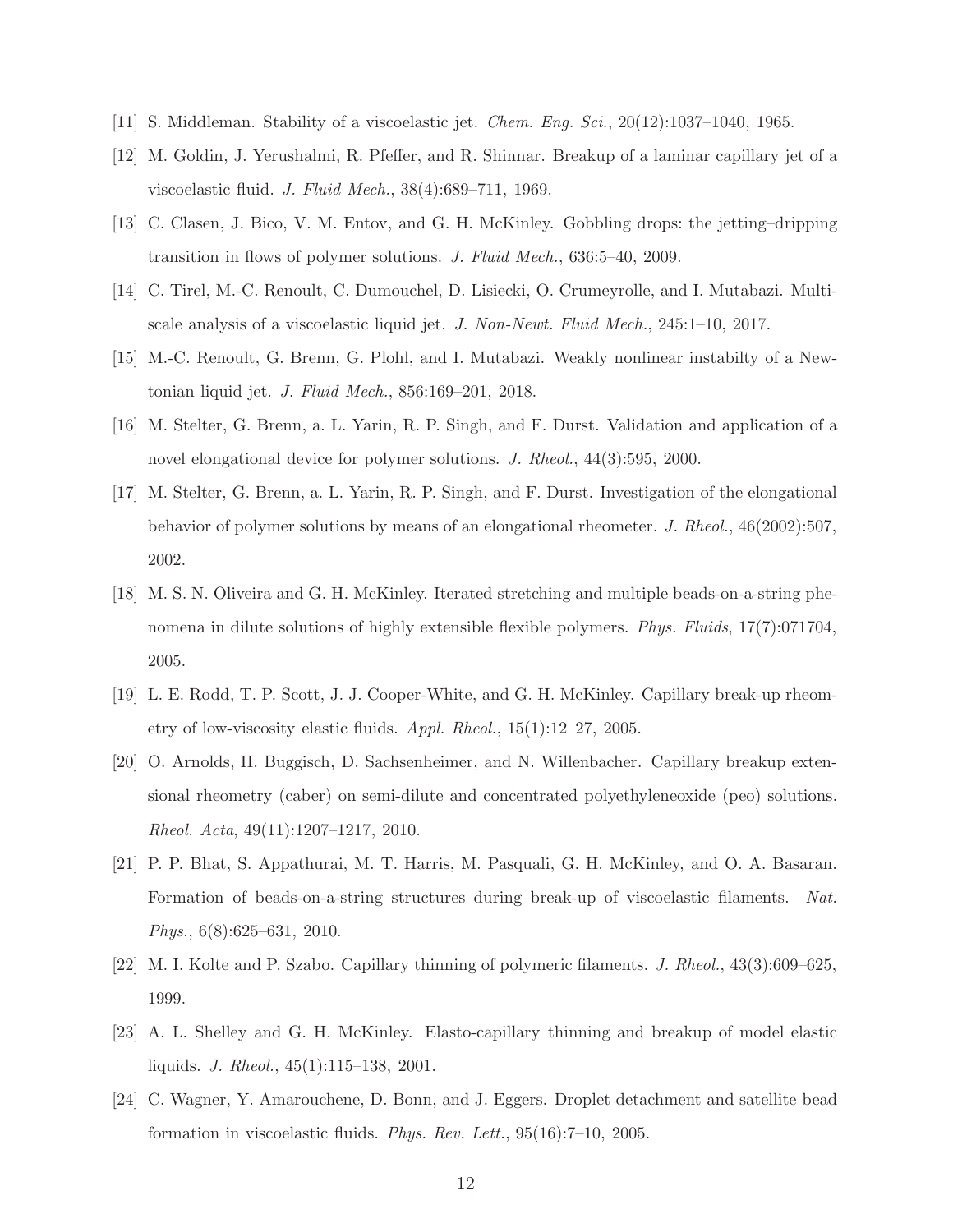- <span id="page-12-5"></span>[25] A. M. Ardekani, V. Sharma, and G. H. McKinley. Dynamics of bead formation, filament thinning and breakup in weakly viscoelastic jets. J. Fluid Mech., 665:46–56, 2010.
- [26] M. Aytouna, J. Paredes, N. Shahidzadeh-Bonn, S. Moulinet, C. Wagner, Y. Amarouchene, J. Eggers, and D. Bonn. Drop formation in non-Newtonian fluids. Phys. Rev. Lett., 110(3):1–5, 2013.
- [27] J. Dinic, L. N. Jimenez, and V. Sharma. Pinch-off dynamics and dripping-onto-substrate (DoS) rheometry of complex fluids. Lab on a Chip, 17(3):460–473, 2017.
- <span id="page-12-0"></span>[28] A. Deblais, K. P. Velikov, and D. Bonn. Pearling instabilities of a viscoelastic thread. Phys. Rev. Lett., 120(19):1–5, 2018.
- <span id="page-12-1"></span>[29] R. Sattler, S. Gier, J. Eggers, and C. Wagner. The final stages of capillary break-up of polymer solutions. Phys. Fluids, 24(2):023101, 2012.
- <span id="page-12-2"></span>[30] M. Roché, H. Kellay, and H. A. Stone. Heterogeneity and the role of normal stresses during the extensional thinning of non-brownian shear-thickening fluids. Phys. Rev. Lett., 107(13):134503, 2011.
- <span id="page-12-3"></span>[31] D. W. Bousfield, R. Keunings, G. Marrucci, and M. M. Denn. Nonlinear analysis of the surface tension driven breakup of viscoelastic filaments. J. Non-Newt. Fluid Mech., 21(1):79–97, 1986.
- <span id="page-12-4"></span>[32] J. Li and M. A. Fontelos. Drop dynamics on the beads-on-string structure for viscoelastic jets: A numerical study. Phys. Fluids, 15(4):922–937, 2003.
- <span id="page-12-6"></span>[33] E. Turkoz, J. M. Lopez-Herrera, J. Eggers, C. B. Arnold, and L. Deike. Axisymmetric simulation of viscoelastic filament thinning with the Oldroyd-B model. J. Fluid Mech., 851:R2, 2018.
- <span id="page-12-7"></span>[34] R. Valette, E. Hachem, M. Khalloufi, A. S. Pereira, M. R. Mackley, and S. A. Butler. The effect of viscosity, yield stress, and surface tension on the deformation and breakup profiles of fluid filaments stretched at very high velocities. J. Non-Newt. Fluid Mech., 263:130–139, 2019.
- <span id="page-12-8"></span>[35] See Supplemental Material at [URL will be inserted by publisher] for (i) the description of the materials and the fluid properties, (ii) space-time diagrams for all the fluids tested and (iii) two experimental videos for PEG20PEO1000 and PEG20PEO2000 are provided as PEG20PEO1000.gif (the complete filament thinning until breakup) and PEG20PEO2000.avi (the pinching and coalescence).